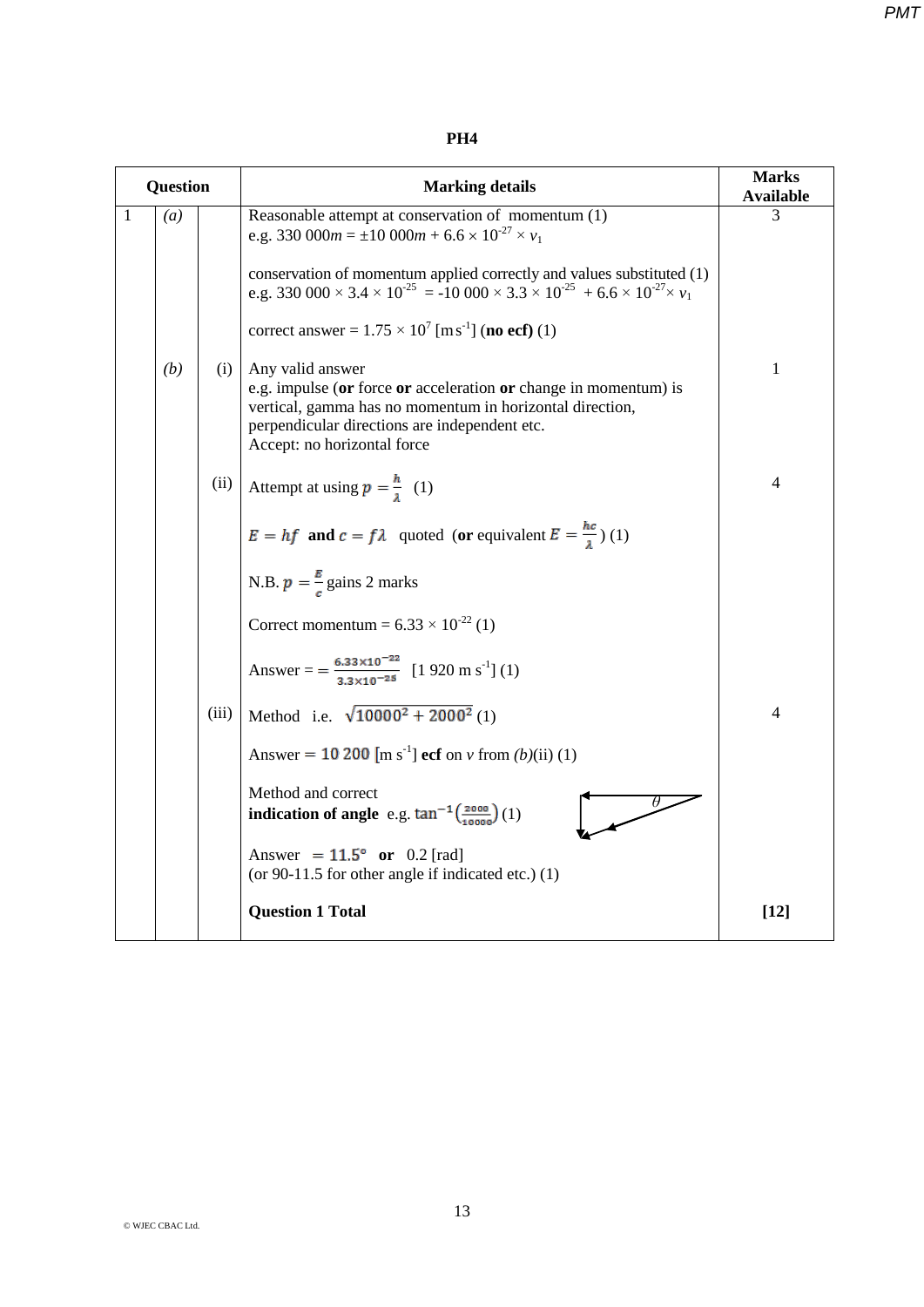| <b>Question</b>                    |      | <b>Marking details</b>                                                                                                    | <b>Marks</b><br><b>Available</b> |  |
|------------------------------------|------|---------------------------------------------------------------------------------------------------------------------------|----------------------------------|--|
| $\overline{2}$<br>$\left(a\right)$ | (i)  | (Number of moles) $n = 4.73$ (1)                                                                                          | 3                                |  |
|                                    |      | Mass = $4 \times 4.73$ or 0.004 $\times 4.73$ (or implied) (1)                                                            |                                  |  |
|                                    |      | Density = $0.004 \times 4.73 / 0.113$ [= $0.167$ ] (1)                                                                    |                                  |  |
|                                    | (ii) | Either $p = \frac{1}{3} \rho \overline{c^2}$ used or equivalent e.g. $\frac{3}{2} nRT = \frac{1}{2} M \overline{c^2}$ (1) | $\mathfrak{2}$                   |  |
|                                    |      | $1\,350\,[\mathrm{m\,s}^{-1}]$ (1)                                                                                        |                                  |  |
| (b)                                |      | Density = $0.004 \times 4.73 / 0.212$ or $T = \frac{45000 \times 0.212}{4.73 \times 8.31}$ ecf (1)                        | 3                                |  |
|                                    |      | $p = \frac{1}{3} \rho \overline{c^2}$ used or $\frac{3}{2} nRT = \frac{1}{2} M \overline{c^2}$ used or equivalent (1)     |                                  |  |
|                                    |      | Answer = $1\,230 \, [\text{m s}^{-1}]$ (1)                                                                                |                                  |  |
|                                    |      | <b>Question 2 Total</b>                                                                                                   | [8]                              |  |
| $\overline{3}$<br>$\left(a\right)$ |      | Substitution into $v = \sqrt{\frac{GM}{r}}(1)$                                                                            | $\overline{2}$                   |  |
|                                    |      | Answer = 158 000 [m s <sup>-1</sup> ] (1)                                                                                 |                                  |  |
| (b)                                |      | Measured velocity is greater (1)                                                                                          | 3                                |  |
|                                    |      | Which implies that the mass is greater $(1)$                                                                              |                                  |  |
|                                    |      | Suggests the existence of dark matter $(1)$                                                                               |                                  |  |

**Question 3 Total [5]**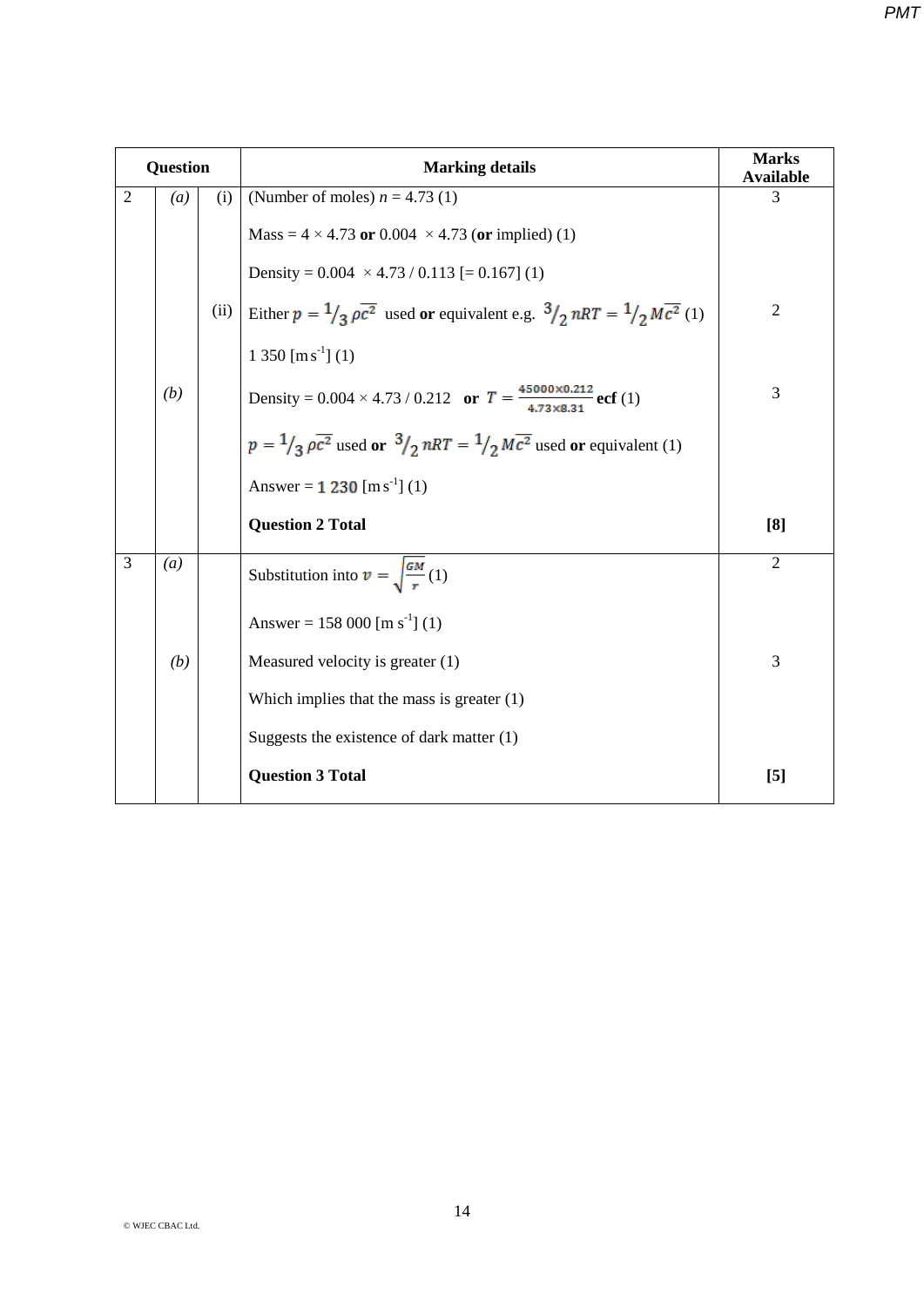| <b>Question</b> |                  |      | <b>Marking details</b>                                                                                                                  | <b>Marks</b><br><b>Available</b> |
|-----------------|------------------|------|-----------------------------------------------------------------------------------------------------------------------------------------|----------------------------------|
| $\overline{4}$  | $\left(a\right)$ | 3    |                                                                                                                                         |                                  |
|                 |                  |      | $T = \frac{1}{f}$ used or implied (1)                                                                                                   |                                  |
|                 |                  |      | Answer = $152$ N m <sup>-1</sup> UNIT mark (1)                                                                                          |                                  |
|                 | (b)              |      | $3.47 \times 2\pi$ [= 21.803]                                                                                                           | $\mathbf{1}$                     |
|                 | (c)              |      | (i) $v = \omega A$ [= 1.853] or max PE = max KE (1)                                                                                     | 3                                |
|                 |                  |      | $KE = \frac{1}{2}mv^2$ used or = $\frac{1}{2}kx^2(1)$                                                                                   |                                  |
|                 |                  |      | Answer = $0.55$ [J] (1)                                                                                                                 |                                  |
|                 |                  | (ii) | Acceleration = $\omega^2 A$ or $F = kA$ Accept $F = kA - mg(1)$                                                                         | $\overline{2}$                   |
|                 |                  |      | Answer = 12.9 [N] (1)                                                                                                                   |                                  |
|                 | (d)              |      | Substitution of values e.g. $-1.4 = 8.5\sin(21.8 \times 0.1 + \varepsilon)$ (1)<br>$\sin^{-1}\left(\frac{-1.4}{8.5}\right) = -0.165(1)$ | 3                                |
|                 |                  |      | $\varepsilon = -2.35$ or equivalent in degree (-135°) or other quadrant (-5.16)<br>ecf on minus sign $(1)$                              |                                  |
|                 |                  |      | <b>Question 4 total</b>                                                                                                                 | $[12]$                           |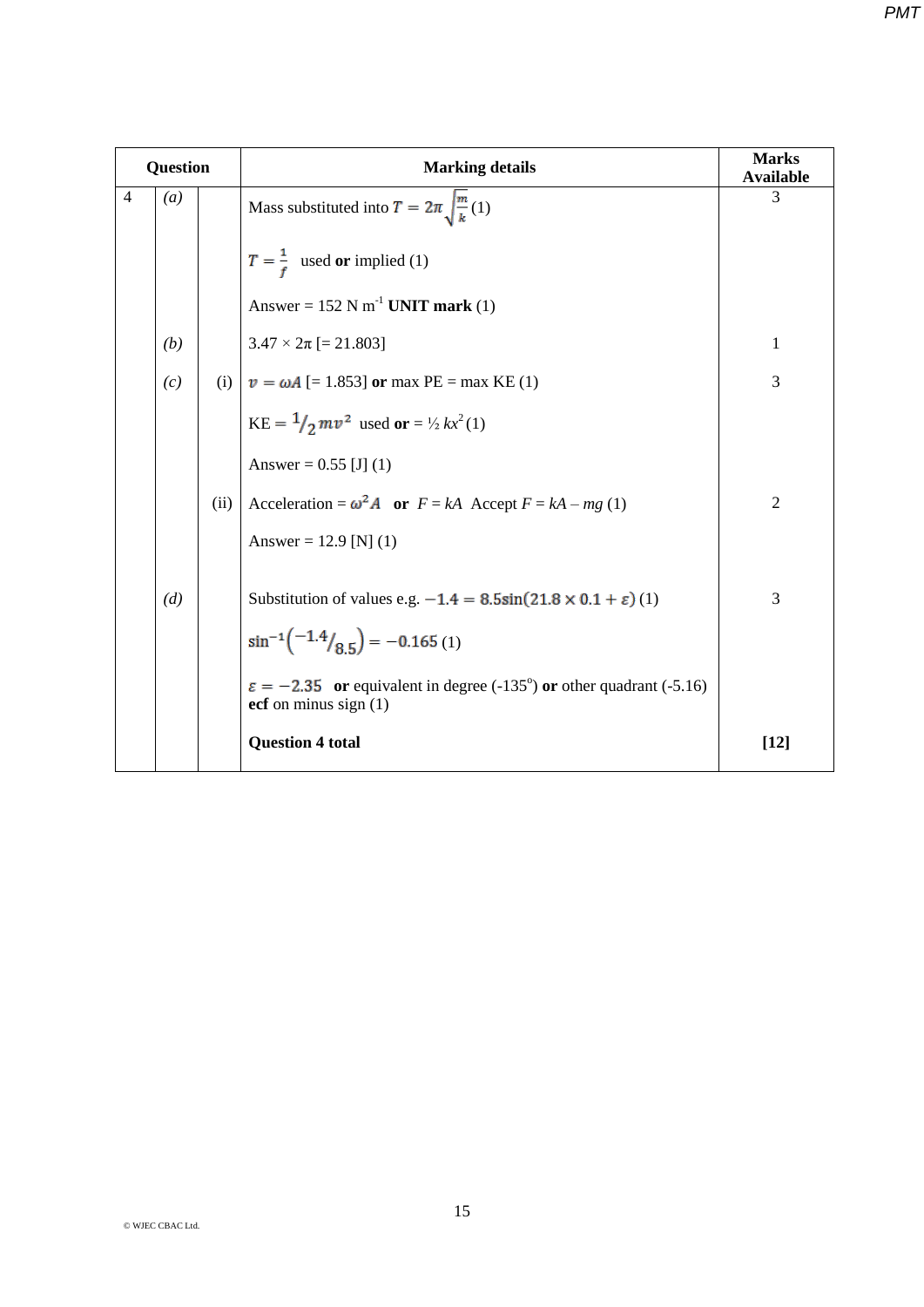| <b>Question</b> |                  |      | <b>Marking details</b>                                                                                    | <b>Marks</b><br><b>Available</b> |
|-----------------|------------------|------|-----------------------------------------------------------------------------------------------------------|----------------------------------|
| 5               | $\left(a\right)$ | (i)  | Force per unit mass<br>(this minimalist answer is acceptable unless some contradiction)                   | 1                                |
|                 |                  | (ii) | Work done per unit mass from infinity<br>(this minimalist answer is acceptable unless some contradiction) | 1                                |
|                 | (b)              |      | (i) $F = \frac{GMm}{r^2}$ used (1)                                                                        | $\overline{2}$                   |
|                 |                  |      | Answer = 22.8 [N] (1)                                                                                     |                                  |
|                 |                  |      | (ii) $PE = [-]\frac{G M m}{r}$ used or equivalent (1)                                                     | $\overline{2}$                   |
|                 |                  |      | Answer = $-13.7$ M[J] (1)                                                                                 |                                  |
|                 | (c)              |      | $PE = [-]\frac{GMm}{r}$ used or equivalent (1)                                                            | $\overline{2}$                   |
|                 |                  |      | Answer = $-61.8$ M[J] (ecf on $-$ sign) (1)                                                               |                                  |
|                 | (d)              |      | Difference in PE attempted (1)                                                                            | $\overline{2}$                   |
|                 |                  |      | Correct answer = 48.1 M[J] $((b)(ii) - (c))$ ecf (1)<br>Answer must be consistent with their signs        |                                  |
|                 |                  |      | <b>Question 5 Total</b>                                                                                   | $[10]$                           |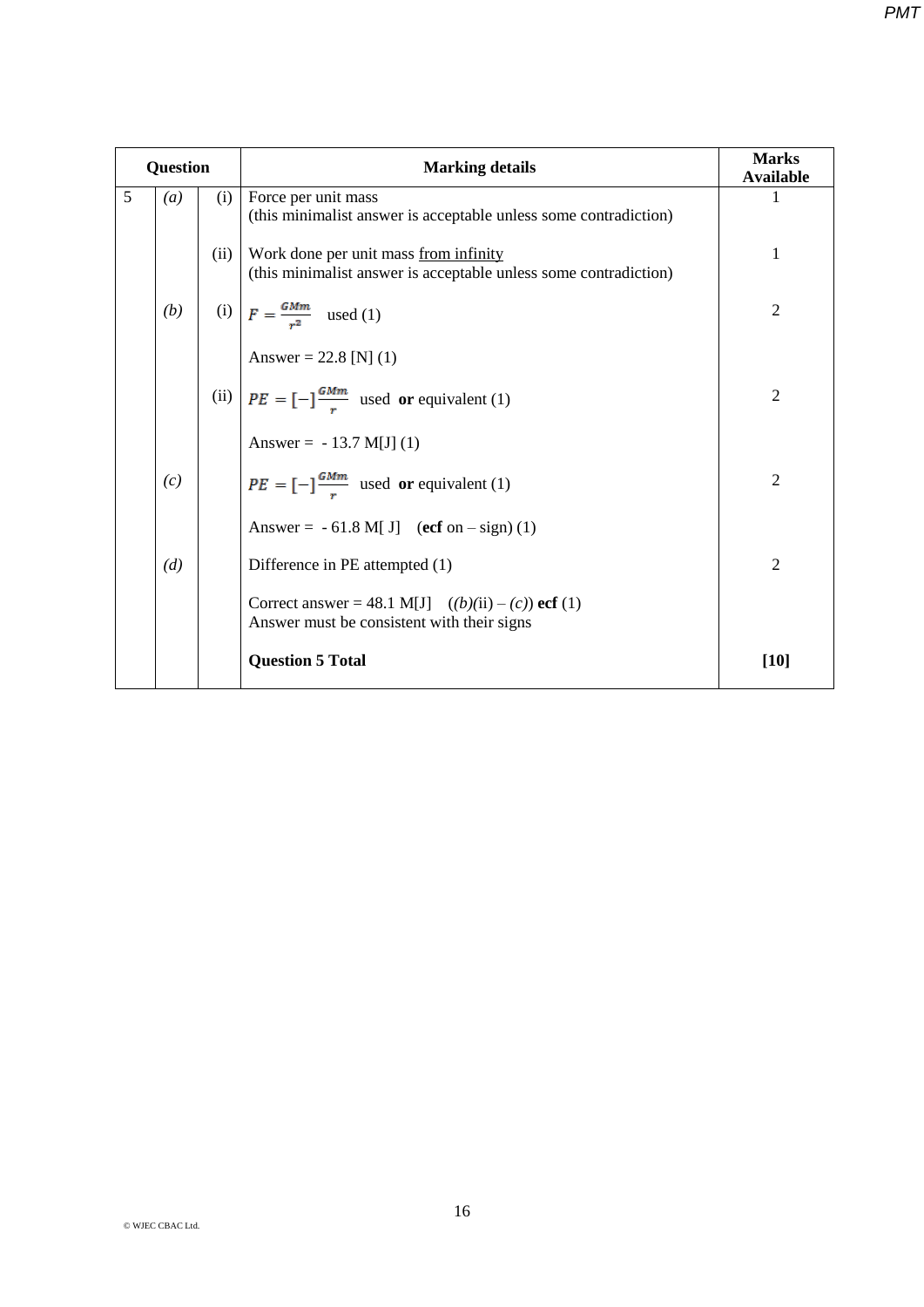| Question |                  | <b>Marking details</b>                                                                                                                                                                                                                                                                                                     | <b>Marks</b><br><b>Available</b> |
|----------|------------------|----------------------------------------------------------------------------------------------------------------------------------------------------------------------------------------------------------------------------------------------------------------------------------------------------------------------------|----------------------------------|
| 6        | $\left(a\right)$ | All arrows correct √√<br>Directions in line with dotted lines<br>but some (or all) directions inverted<br>✓                                                                                                                                                                                                                | 2                                |
|          | (b)              | $E = \frac{Q}{4\pi\epsilon_0 r^2}$ used (1)<br>Answer = 1 500 V m <sup>-1</sup> or NC <sup>-1</sup> or equivalent UNIT mark (1)                                                                                                                                                                                            | $\overline{2}$                   |
|          | (c)              | Field of 13 $\mu$ C ×2 and ×12/13 (1)<br>Answer = 222 [V m <sup>-1</sup> ] (1)<br>To the left or implied clearly in the calculation $(1)$                                                                                                                                                                                  | 3                                |
|          | (d)              | $V = \frac{Q}{4\pi\epsilon_0 r}$ used for 3 charges with $r = 12$ or 13 (1)<br>$V = \frac{1}{4\pi\epsilon_0} \left( 2\frac{13}{13} - \frac{24}{12} \right)$ as shown or equivalent (cm perfectly valid) (1)                                                                                                                | $\overline{2}$                   |
|          | (e)              | Any $3(x1)$ from:<br>• initial total energy is zero / initial and final PE is zero<br>• final total energy is zero / initial and final KE is zero<br>• initial force is to the right (has to be linked to the field and the<br>negative charge)<br>later the force is to the left (but not a resistive force)<br>$\bullet$ | 3                                |
|          |                  | <b>Question 6 Total</b>                                                                                                                                                                                                                                                                                                    | $[12]$                           |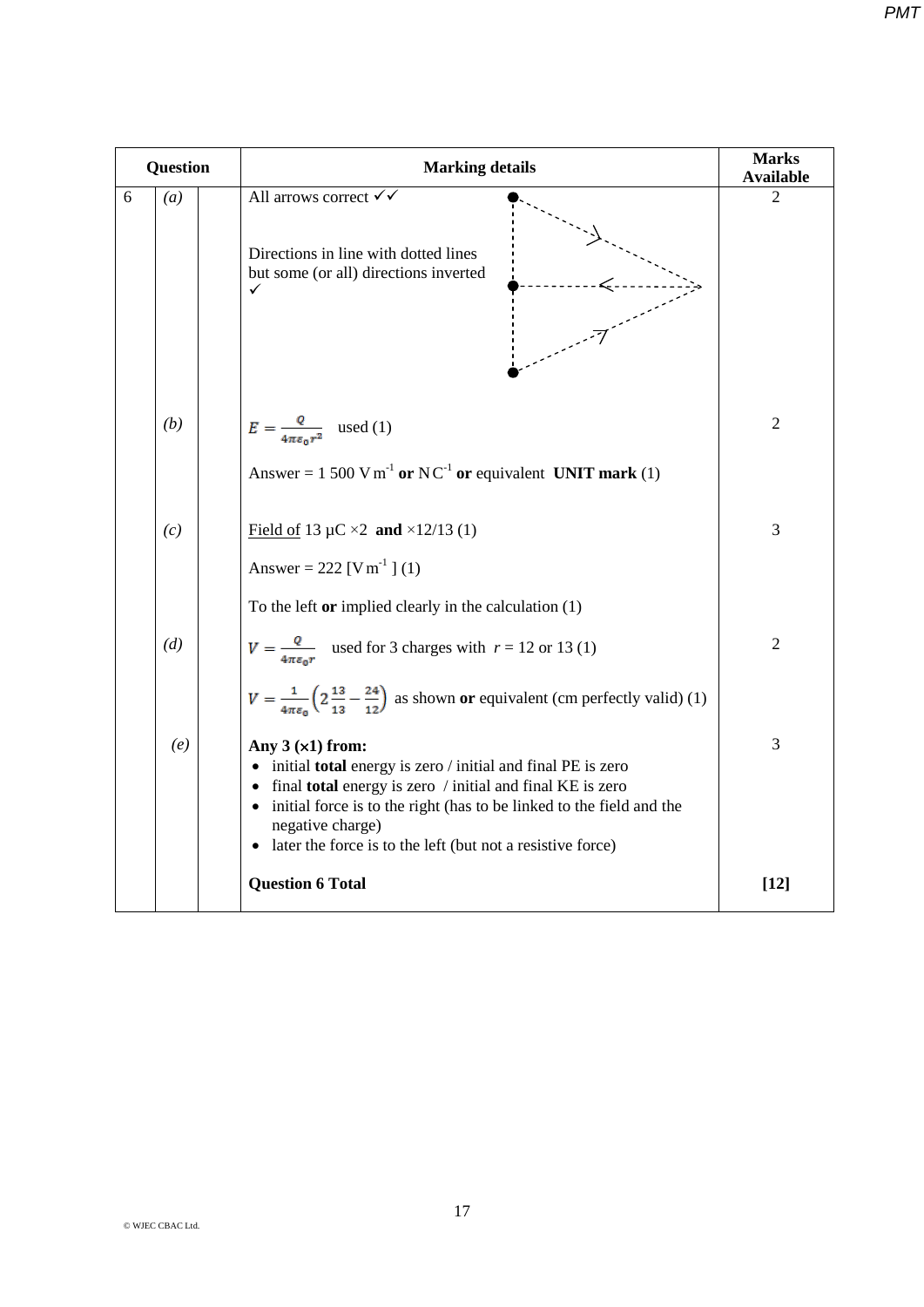| <b>Question</b> |                  | <b>Marking details</b>                                                                                                                                  | <b>Marks</b><br><b>Available</b> |  |
|-----------------|------------------|---------------------------------------------------------------------------------------------------------------------------------------------------------|----------------------------------|--|
| 7               | $\left(a\right)$ | $T = 2\pi \sqrt{\frac{(3 \times 10^{10})^3}{6.67 \times 10^{-11} \times (7 \times 10^{29} + 4 \times 10^{28})}}$<br>Answer = $4.65 \times 10^6$ [s] (1) | $\overline{2}$<br>(1)            |  |
|                 |                  | $(4.78 \times 10^6 \text{ s scores } 1/2 \text{ marks})$                                                                                                |                                  |  |
|                 | (b)              | $r_1 = \frac{M_1}{M_1 + M_2}d$ used or $M_1r_1 = M_2r_2$ used (1)                                                                                       | $\overline{2}$                   |  |
|                 |                  | Star orbit radius = $0.162 \times 10^{10}$ [m] (1) $(0.171 \times 10^{10}$ scores 1/2 marks)                                                            |                                  |  |
|                 | (c)              | $v = \frac{2\pi r}{r}$ or $v = \omega r$ and $\omega = 2\pi f$ ecf on T and $r(1)$                                                                      | $\overline{4}$                   |  |
|                 |                  | $v = \frac{2\pi \times 0.162 \times 10^{10}}{4.65 \times 10^6}$ [= 2191] (1)                                                                            |                                  |  |
|                 |                  | $\frac{\Delta \lambda}{\lambda} = \frac{v}{c}$ attempted or rearranged ecf on v (1)                                                                     |                                  |  |
|                 |                  | Answer = $4.8 \times 10^{-12}$ [m] (1)                                                                                                                  |                                  |  |
|                 | (d)              | Hotter or the Earth is cooler or equivalent $(1)$                                                                                                       | $\mathfrak{2}$                   |  |
|                 |                  | Due to higher intensity [of e-m radiation] (1)<br>Accept because $5^2 > 20$ or similar                                                                  |                                  |  |
|                 |                  | <b>Question 7 Total</b>                                                                                                                                 | $[10]$                           |  |